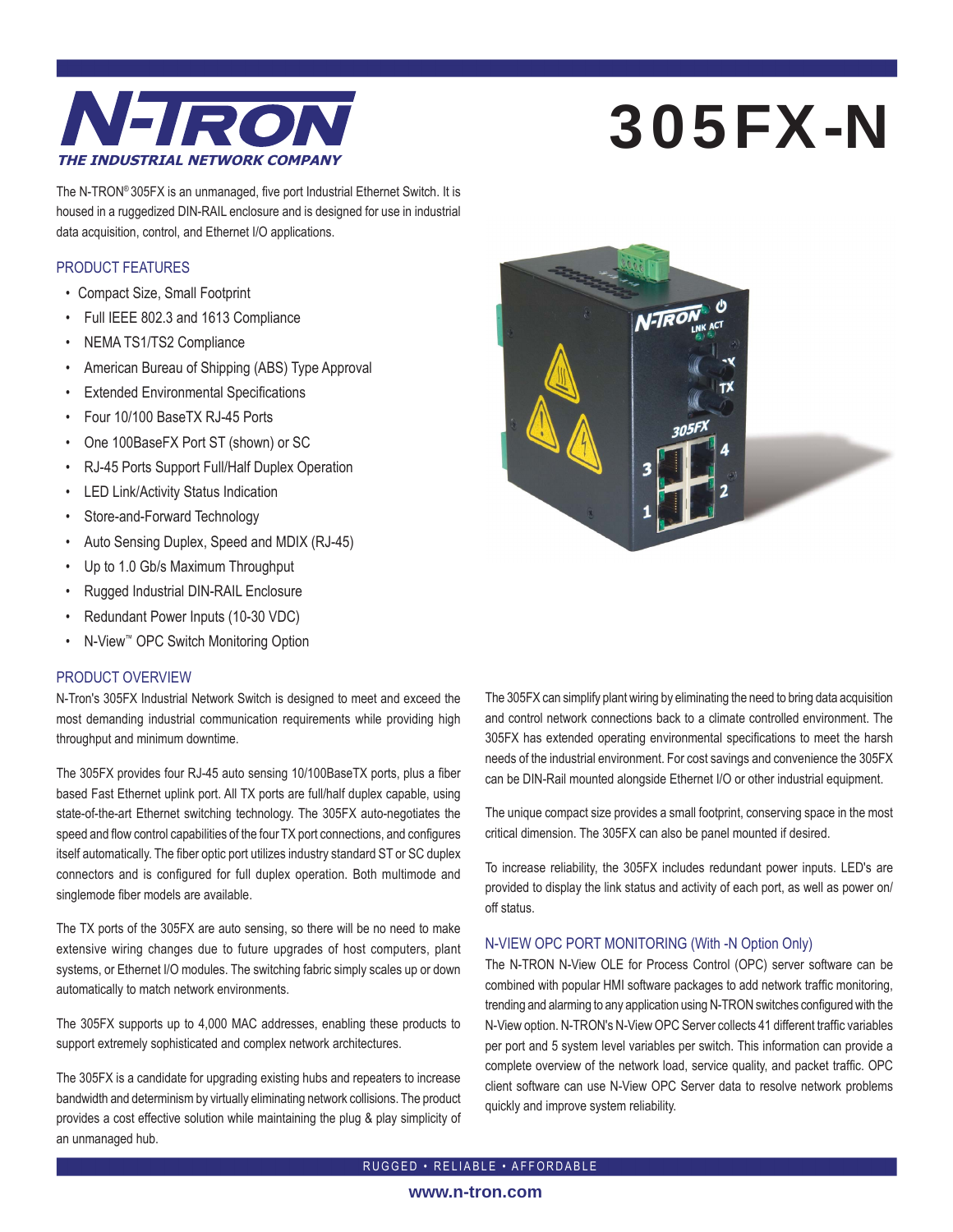# **SPECIFICATIONS**

# Case Dimensions

| 3.5"       | $(8.9 \text{ cm})$  |
|------------|---------------------|
| 2.1"       | $(5.4 \text{ cm})$  |
| 3.4"       | $(8.7 \text{ cm})$  |
| $0.75$ lbs | $(0.34 \text{ kg})$ |
|            |                     |

#### **Electrical**

| Input Voltage: |  |
|----------------|--|
| Input Current: |  |
| BTU/hr:        |  |
| Inrush:        |  |

10-30 VDC 250 mA@24V BTU/hr: 20.5@24 VDC 10Amp/0.9ms@24V

#### **Environmental**

| Operating Temperature: | -20 $\rm{^{\circ}C}$ to 70 $\rm{^{\circ}C}$ |
|------------------------|---------------------------------------------|
| Storage Temperature:   | -40 $\degree$ C to 85 $\degree$ C           |
| Operating Humidity:    | 10% to 95% (Non Condensing)                 |
| Operating Altitude:    | 0 to 10,000 ft.                             |
|                        |                                             |

#### Shock and Vibration (bulkhead mounting) Shock: 200g @ 10ms Vibration/Seismic: 50g, 5-200Hz, Triaxial

#### Network Media

| 10BaseT:   |
|------------|
| 100BaseTX: |
| 100BaseFX: |
| Multimode  |
|            |

50-62.5/125μm Singlemode 7-10/125μm

≥Cat3 Cable ≥Cat5 Cable

#### **Connectors**

10/100BaseTX: Four (1) RJ-45 TX Ports 100BaseFX: One (1) ST or SC Duplex Port

## Recommended Wiring Clearance

| Front: | 4" (10.16 cm) |
|--------|---------------|
| Top:   | 1" (2.54 cm)  |

# **Fiber Transceiver Characteristics**

| <b>Fiber Length</b> | $2km*$       | $15km**$           | $40km**$ | $80km**$                      |
|---------------------|--------------|--------------------|----------|-------------------------------|
| TX Power Min        | $-19$ d $Bm$ | -15dBm             | -5dBm    | -5dBm                         |
| RX Sensitivity Max  | $-31dBm$     | $-31dBm$           | $-34dBm$ | $-34dBm$                      |
| Wavelength          | 1310nm       | 1310 <sub>nm</sub> | 1310nm   | 1550nm                        |
|                     |              |                    |          | * Multimode Eiber Optic Cable |

\* Multimode Fiber Optic Cable \*\* Singlemode Fiber Optic Cable

# **BENEFITS**

#### Industrial Network Switch

- Compact Size, Small Footprint
- High Reliability/Availability
- Extended Environmental Specifications
- Ruggedized DIN-Rail Enclosure
- High Performance
- High MTBF >2M Hours (measured)

### Ease of Use

- Plug & Play Operation
- Four Auto Sensing 10/100BaseTX RJ-45 Ports
- Auto Sensing Duplex, Speed and Cable Type
- Unmanaged Operation
- Compact DIN-Rail Package

## Increased Performance

- Full Wire Speed Capable
- 100BaseFX Fiber Uplink
- Full Duplex Capable
- Eliminates Network Collisions
- Increases Network Determinism
- N-View Switch Viewing Option

#### Regulatory Approvals

FCC Part 15 Class A UL Listed 1604 (US and Canada) CLASS I, DIV 2, GROUPS A,B,C,D,T4A CE: EN61000-6-2,4, EN55011, EN61000-4-2,3,4,5,6 ABS Type Approval for Shipboard Applications IEEE 1613 for Electric Utility Substations **GOST-R Certified** RoHS Compliant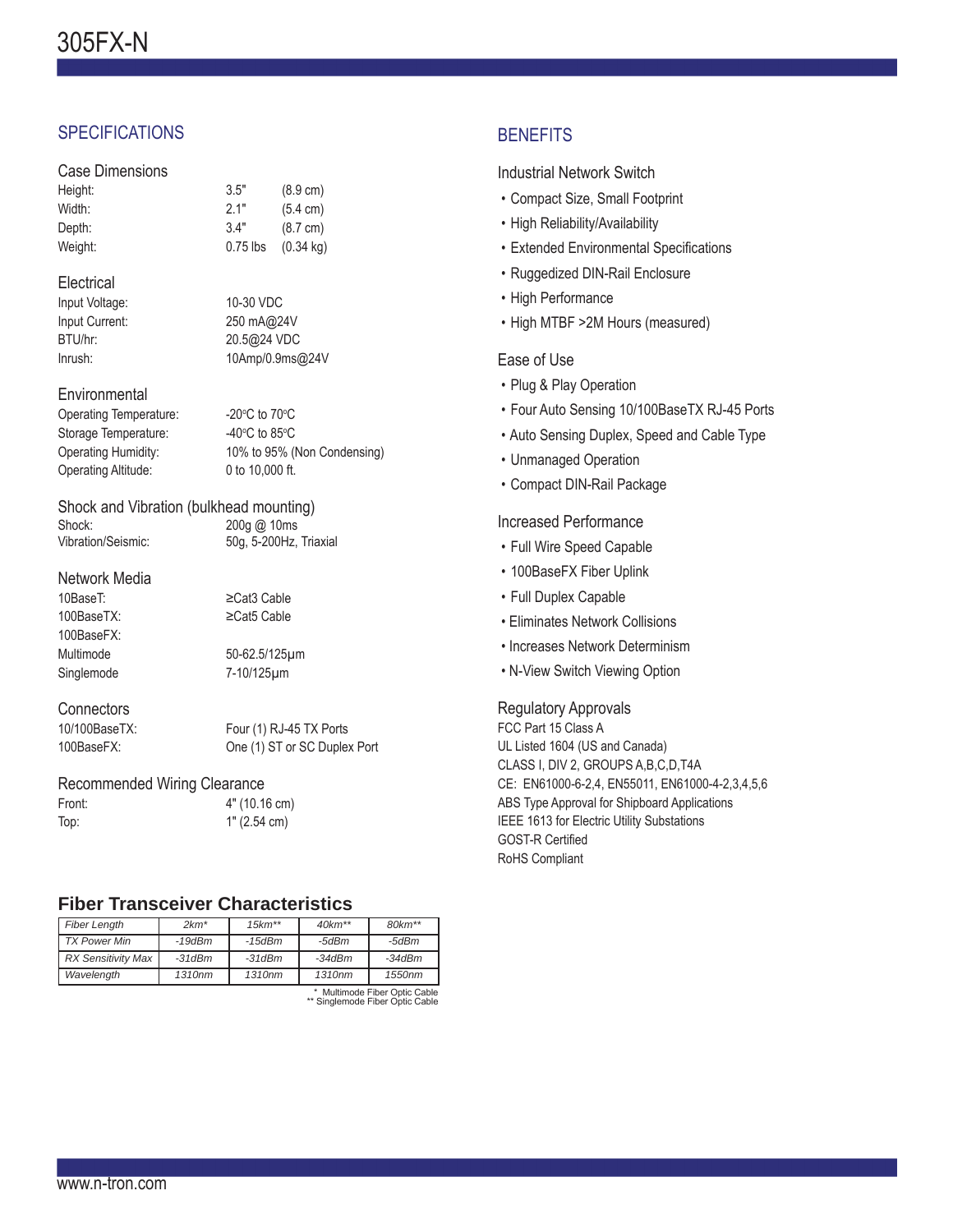